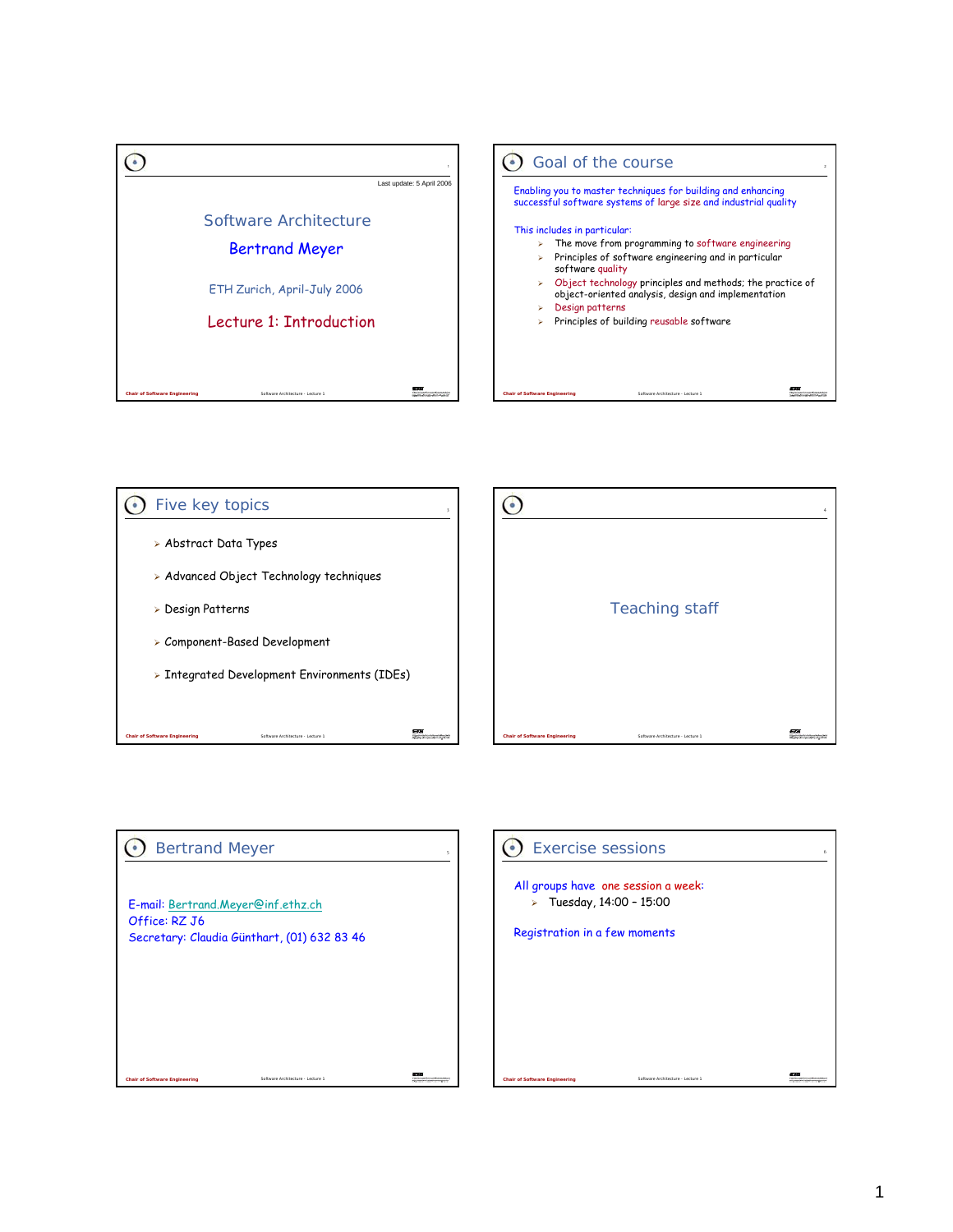| The assistants                                                                                    |  |
|---------------------------------------------------------------------------------------------------|--|
|                                                                                                   |  |
| Bernd Schoeller (Coordinating Assistant)                                                          |  |
| <b>Volkan Arslan</b>                                                                              |  |
| German                                                                                            |  |
| <b>Till Bay</b>                                                                                   |  |
| German (French)                                                                                   |  |
| <b>Ilinca Ciupa</b>                                                                               |  |
| <b>English</b>                                                                                    |  |
| <b>Martin Nordio</b>                                                                              |  |
| English                                                                                           |  |
| Stephan Classen <classens@student.ethz.ch> (Hilfsassistent)<br/>German</classens@student.ethz.ch> |  |
| Florian Geldmacher <florian@womaro.ch> (Hilfsassistent)<br/>German</florian@womaro.ch>            |  |
|                                                                                                   |  |
| <b>Chair of Software Engineering</b><br>Software Architecture - Lecture 1                         |  |



10





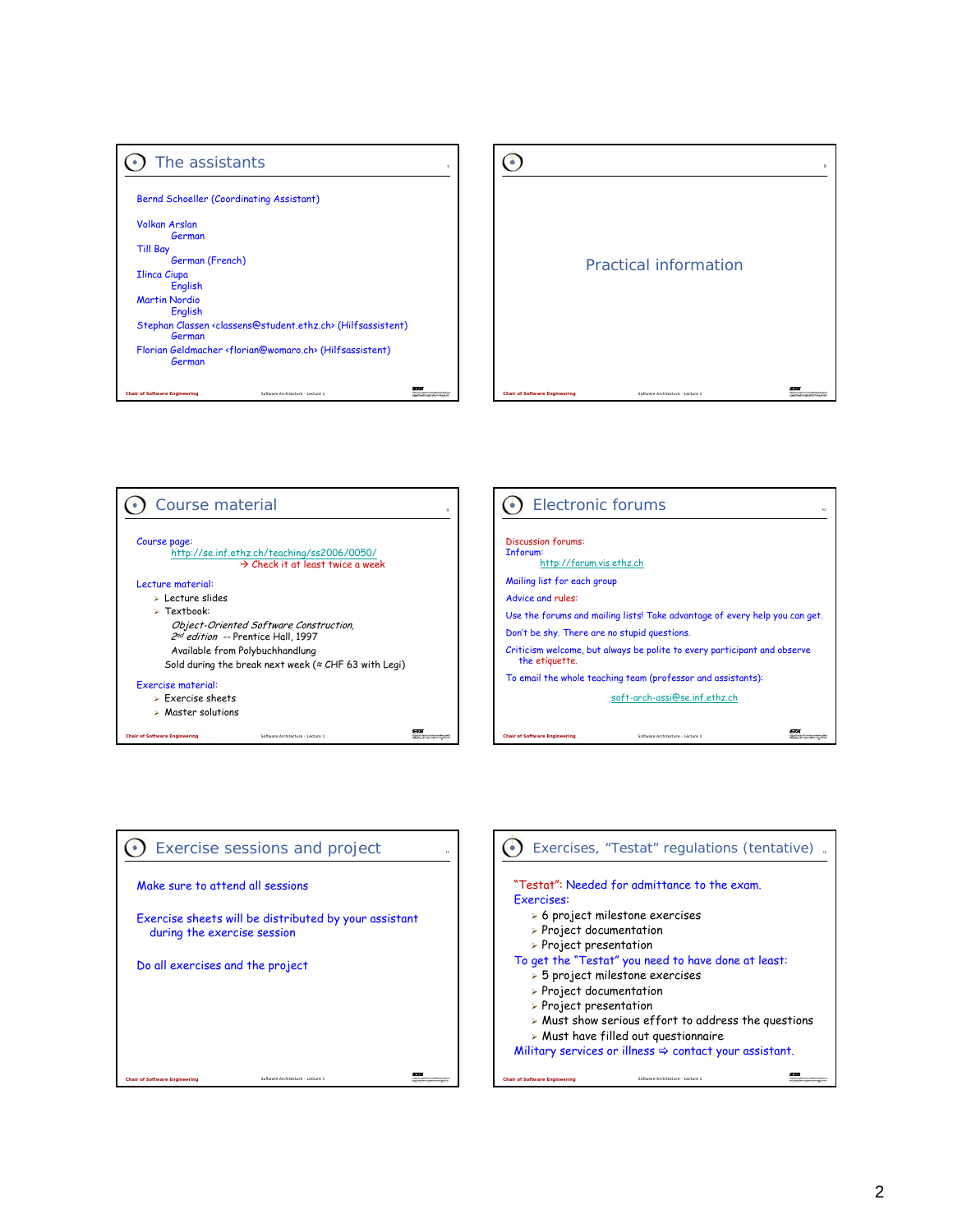







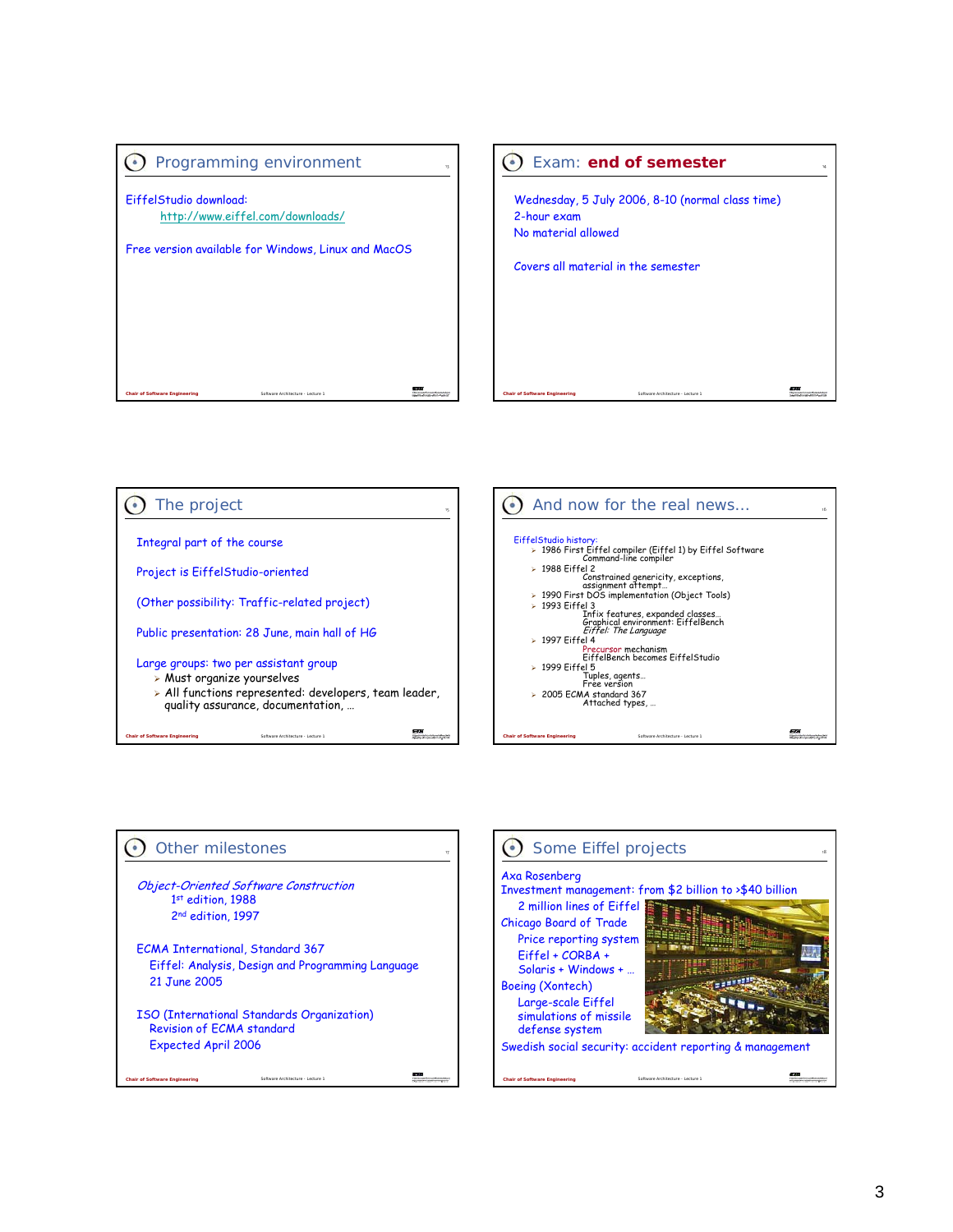